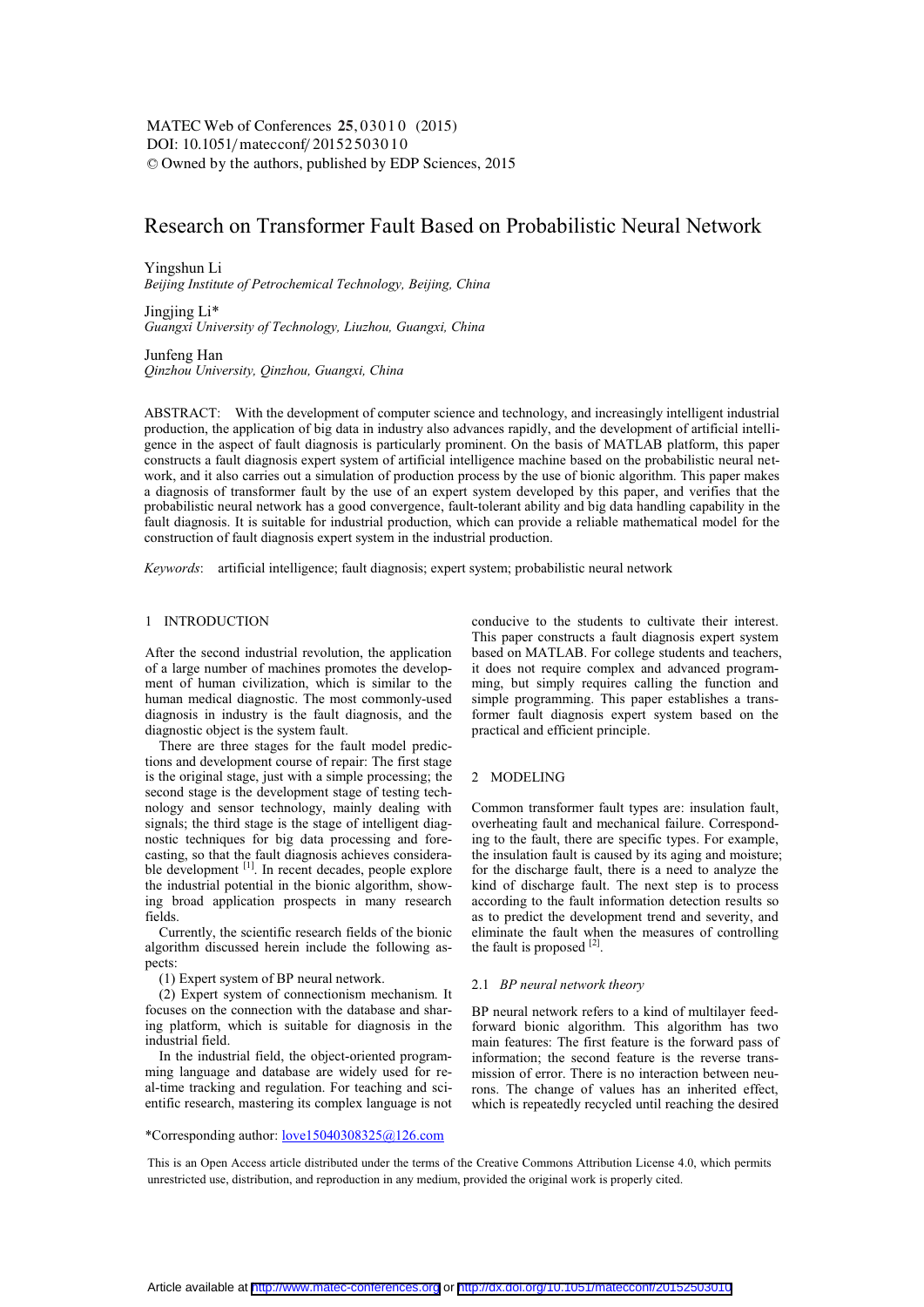error, and training a matrix that is line with the expected rate of specific gravity [3].



Figure 1. Structure chart of feedforward neural network

In Figure 1,  $X_1, X_2, \cdots, X_n$  are input values of forward transmission;  $Y_1, Y_2 \cdots Y_m$  are predicted values of reverse transmission;  $\omega_{ij}$  and  $\omega_{jk}$  are specific gravity of the reverse transmission.

As shown in Figure 1, the reverse-transmission neural network is essentially a nonlinear function; the independent variable is an input value of the network; the dependent variable is an output value of the network, thereby building a function relation from the dimension (n) to the dimension (m).

The training network can make data become standard and network more intelligent. The training steps are as follows:

First step: initialize the network. Determine the number of nodes at the typing layer (n), the number of nodes at the hidden layer (*l*) and the number of nodes at the printing layer (*m*) according to the typing and printing matrix  $(X, Y)$ . Initialize the specific gravity connected between the neurons at the typing layer and the printing layer ( $\omega_{ij}$  and  $\omega_{jk}$ ), the hidden layer range (a), the printing layer range (*b*) and a given acquisition rate and agitation function.

Second step: output at the hidden layer. Determine the number of nodes at the typing layer (n), the specific gravity connected between the hidden layers ( $\omega_{ij}$ )

and the range  $(a)$  according to the matrix $(X, Y)$ , so as to calculate the output at the hidden layer (*H*).

$$
H_j = f(\sum_{i=1}^n \omega_{ij} x_i - a_j) \ j = 1, 2, \cdots, l \tag{1}
$$

In the Formula  $(1)$ ,  $\hat{l}$  is the number of nodes at the hidden layer; *f* is an agitation function.

Third step: output at the printing layer. The predicted output  $(O)$  of bionic algorithm can be calculated by the output at the hidden layer  $(H)$ , the specific gravity of connection ( $\omega_{jk}$ ) and range (b).

$$
O_k = \sum_{1}^{l} H_j \omega_{jk} - b_k \ k = 1, 2, \cdots, m
$$
 (2)

Fourth step: error calculation. The prediction error (e) can be calculated by the predicted printing *O* and expected printing *Y*.

$$
e_k = Y_k - O_k \ k = 1, 2, \cdots, m \tag{3}
$$

Fifth step: update of specific gravity. The specific gravity of connection ( $\hat{W}_{ij}$ ,  $W_{jk}$ ) can be updated according to the prediction error (e).

$$
w_{ij} = w_{ij} + \eta H_j (1 - H_j) x(i) \sum_{k=1}^{m} w_{jk} e_k
$$
  
\n
$$
j = 1, 2, \dots, n \quad j = 1, 2, \dots, l \tag{4}
$$

In the Formula (4),  $\eta$  is the learning rate.

Sixth step: update of range. The range  $(a, b)$  can be updated to the prediction error (e) in the algorithm.

$$
a_{j} = a_{j} + \eta H_{j} (1 - H_{j}) \sum_{k=1}^{m} w_{jk} e_{k}
$$
  

$$
j = 1, 2, \dots, l \ b_{k} = b_{k} + e_{k} k = 1, 2, \dots l
$$
 (5)

Seventh step: determine whether it is finished. If it is not up to standard, return to the second step  $[4]$ .

#### 2.2 *Probabilistic neural network theory*

The probabilistic neural network was first proposed by Dr. D.F.Specht in 1989. Such neural network is a kind of parallel algorithm based on the probability theory. This algorithm has many advantages, one of which is the outstanding classification capacity and multidimensional processing capability, and the high prediction accuracy.

PNN network is a kind of feedforward bionic algorithm. Its theoretical basis is the minimum risk criteria of Bayes. This algorithm is developed from the radial basis function, which is very suitable for pattern recognition  $[5]$ .

The algorithm model in this paper consists of four layers, namely the typing layer, the model layer, the weighted layer and the printing layer. The basic structure is shown in Figure 2:



Figure 2. Basic structure chart

The typing value is converted to the eigenvector and passed on to the network at the next layer. The number of dimensions of samples is the number of neurons. A sum of various kinds of training samples is equal to the number of neurons at the model layer. Output of each unit at the model layer is:

$$
f(X,W) = \exp\left[\frac{(X - W_i)^T (X - W_i)}{2\delta^2}\right]
$$
 (6)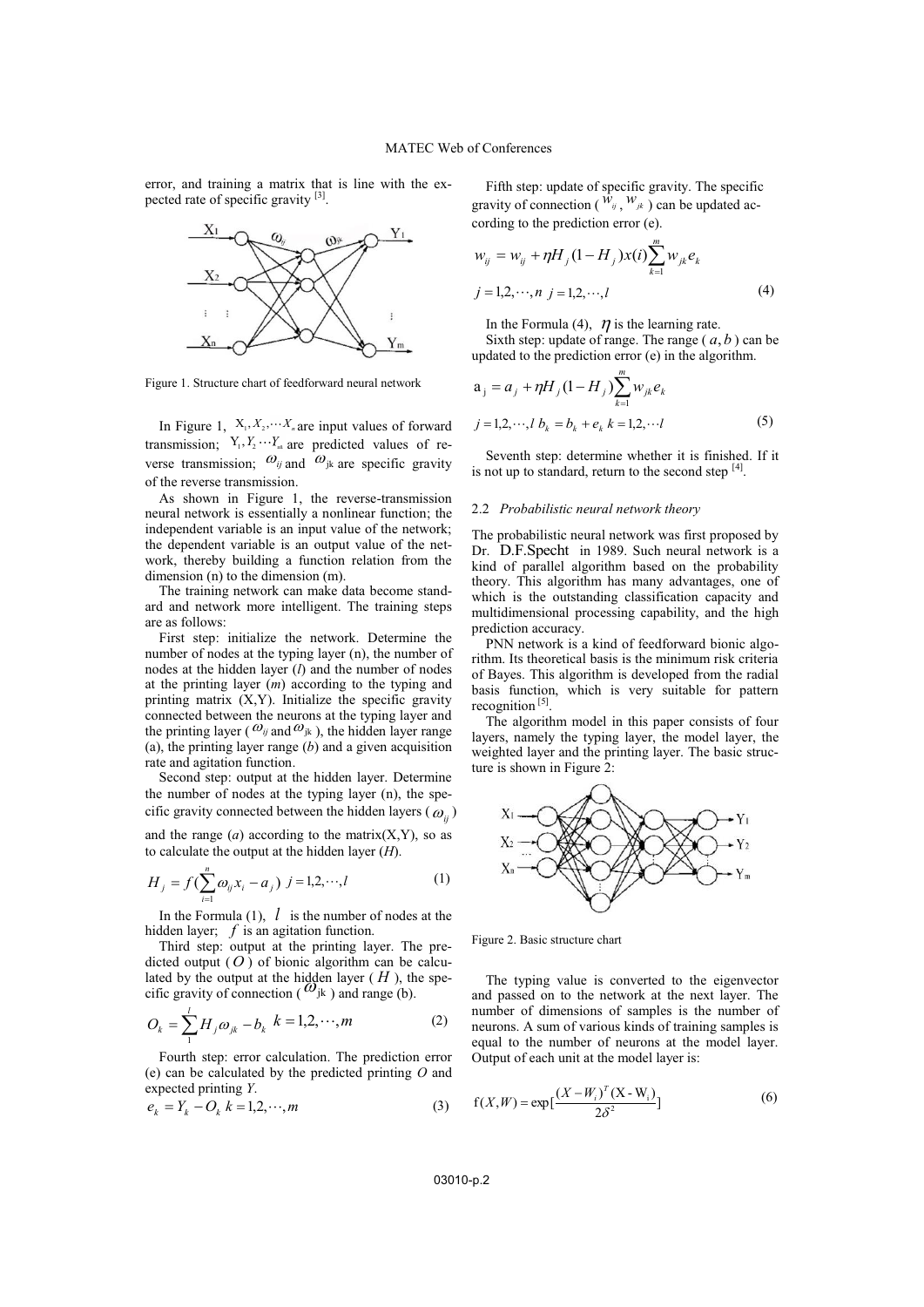Where:  $W_i$  is the specific gravity from the typing layer to the model layer.  $\delta$  is a smoothness index.

The weighted layer is to calculate statistical values according to the Formula (6) and obtain PDF. The weighted layer is distributed by category and weighted by category without linking with other units. The greater the probability estimate is, the more output at the weighted output will be. The printing layer carries out further normalization processing.

PNN troubleshooting prediction algorithm is described as follows: assuming that there are two known models,  $\theta_A$  and  $\theta_B$ . For the fault feature sample  $X = (x_1, x_2, \cdots x_n)$  that is to be judged:

- If  $h_A l_A f_A > h_B l_B f_B$ , then  $X \in \theta_A$ .
- If  $h_A l_A f_A \geq h_B l_B f_B$ , then  $X \in \theta_A$ .

Where:  $h_{\mu}$  and  $h_{\mu}$  are the prior probability of  $\theta_A$  and  $\theta_B$  in the fault mode ( $h_A = \frac{N_A}{N}$ ,  $h_B = \frac{N_B}{N}$ );

 $N_A$  and  $N_B$  are the number of training sample in the accident mode; *N* is a total number of training samples;  $l_A$  is a penalty factor of  $\theta_A$ ;  $l_B$  is a penalty factor of  $\theta_{\rm B}$ . The so-called penalty factor is to mistakenly divide the sample X that belongs to  $\theta_{\rm p}$  into  $\theta_{\rm A}$ ;  $f_A$  and  $f_B$  are the probability density function (PDF) in the fault mode ( $\theta_{\rm A}$  and  $\theta_{\rm B}$ ).

Parzen proposed an estimation method in 1962. This method can be used to obtain the probability approximation function. The estimation formula is as follows:

$$
f_A(X) = \frac{1}{(2\pi)^{\frac{p}{2}} \delta^p} \frac{1}{m} \sum \exp\left[-\frac{(X - X_{ai})^T (X - X_{ai})}{2\delta^2}\right]
$$
(7)

Where:  $X_{ai}$  is the training vector (*i*) in the fault mode ( $\theta$ A);

*m* is the number of training samples in the fault mode ( $\theta$ A);

 $\delta$  is the smoothness factor.

#### 3 MODEL SOLUTION

There is a need to pay attention to some problems in the neural network modeling. The selection of eigenvector is a proper reflection of the features of the problem. The diagnosis result often depends on it. Whether the feature contains sufficient information to be recognized is very important. The latent fault of the transformer shall be predicted and corrected in troubleshooting timely. The analysis method of gas dissolved in oil can be used to be competent in this work. The input eigenvector in the bionic algorithm is the three contrast value of gas dissolved in oil. The fault type is the output matrix<sup>[6]</sup>.



Figure 3. Algorithm step design flow chart

## 3.1 *Fault diagnosis and simulation*

The data collected is the matrix of  $33 \times 4$  dimension. Several former samples (such as 23 samples) are selected as network training samples; several latter samples (such as 8 samples) are selected as validation samples. The input layer of the neural network is the value of three-ratio method; the output is the fault identification. The codes corresponding to the fault type are shown in Table 1:

Table 1. Codes corresponding to the fault type

| Fault type                     | Code |
|--------------------------------|------|
| Partial discharge              |      |
| Low temperature overheating    |      |
| Medium temperature overheating |      |
| High temperature overheating   |      |
| Normal                         |      |

After creation of the bionic algorithm model of the classification forecast of the machine fault, two layers of algorithm network are established on the basis of MATLAB, which are respectively the classification layer (clustering layer) and the competition layer. The creation of PNN network directly uses the function net=newpnn(P,T,spread) provided by MATLAB. As described above, the input vector and threshold value shall be input in the function after processing  $\left[\right]$ 

After loading the data, the typing and printing matrix is selected and the desired category is transformed into the vector. This network designed in the algorithm of this paper can be used for training. If the results obtained are qualified, the built-in function can be used for prediction and visualization of the results.



Figure 4. Forecast result